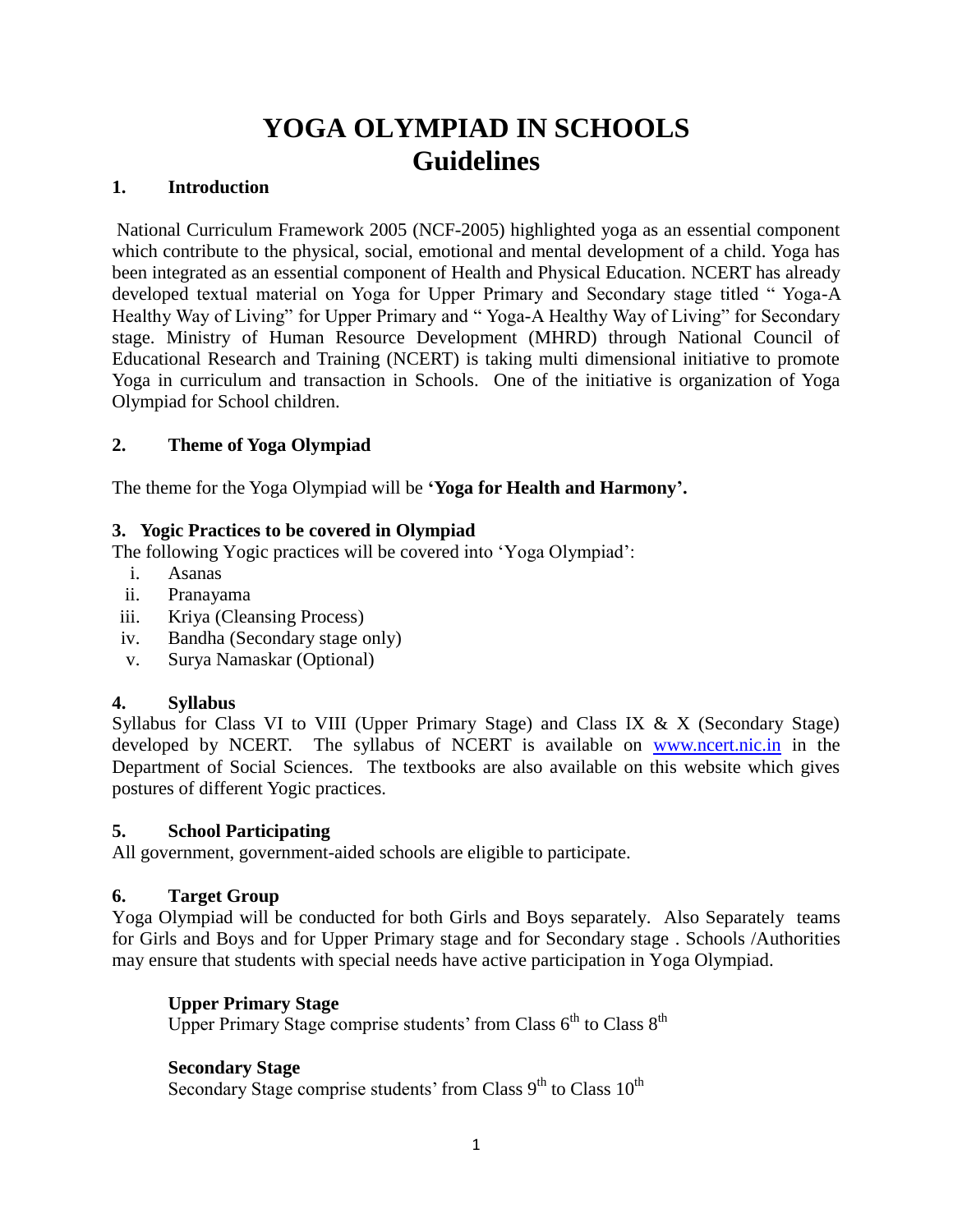# **7. Level of organization of Yoga Olympiad**

**Block Level**: This is the first level of Yoga Olympiad where all individuals / schools can send their entries. (However if appropriate and convenient, authorities / organizers may opt / decide to have '**Yoga Olympiad'** at district level directly depending upon number of schools participation and availability of resources etc). Four winning girls and four winning boys (I, II, III position winners as main participants and IV position winner as Substitute / Extra) at the upper primary and similar number at the secondary stage will participate at the district level.

**District level:** This is the Second level of Yoga Olympiad where only the Block level winners will participate.

**State/UT level:** This is the Third level of Yoga Olympiad where only selected winners from district level will participate.

**National level:** This is the final and culminating level of Yoga Olympiad where the best of State / UT entries will showcase their performance. Four winning girls and four winning boys of State/UT level (I, II, III position winners as main participants and IV position winner as Substitute / Extra) at the upper primary and similar number at the secondary will participate at the National Level. In all 16 students (4 boys and 4 girls from Upper Primary Stage and 4 boys and 4 girls of Secondary Stage) from each State/UT will participate at the National Level in this Olympiad.

## **8. Language**

Hindi or English will be the medium of instruction or expression at the national level.

# **9. Awards at the Yoga Olympiad**

Merit and Participation certificates will be provided at each level (for details please see the Scheme)

## **10. Time Schedule of Organization of Yoga Olympiad**

| <b>Block / School Level</b>    | : Complete by $30^{th}$ April, 2016     |
|--------------------------------|-----------------------------------------|
| <b>District level</b>          | : Complete by $05^{th}$ May, 2016       |
| <b>State/UT level</b>          | : Complete by $15^{th}$ May, 2016       |
| <b>Last date of submission</b> | : $20^{th}$ May, 2016                   |
| of Nominations to NCERT        |                                         |
| <b>National level</b>          | : Third Week of June, 2016 at New Delhi |

# **11. EXPENDITURE NORMS**

## **Up to State/UT Organisation level**

Expenditure up to States/UTs will be borne by respective states/UTs as per their norms.

## **12. Criteria for Assessment**

Assessment of participants will be done by a jury based on the assessment criteria. The children may be assessed based on the practical performance of various yogic activities. Only practical aspects of Yogic practices in terms of performance will be judged.

# **12.1 Jury**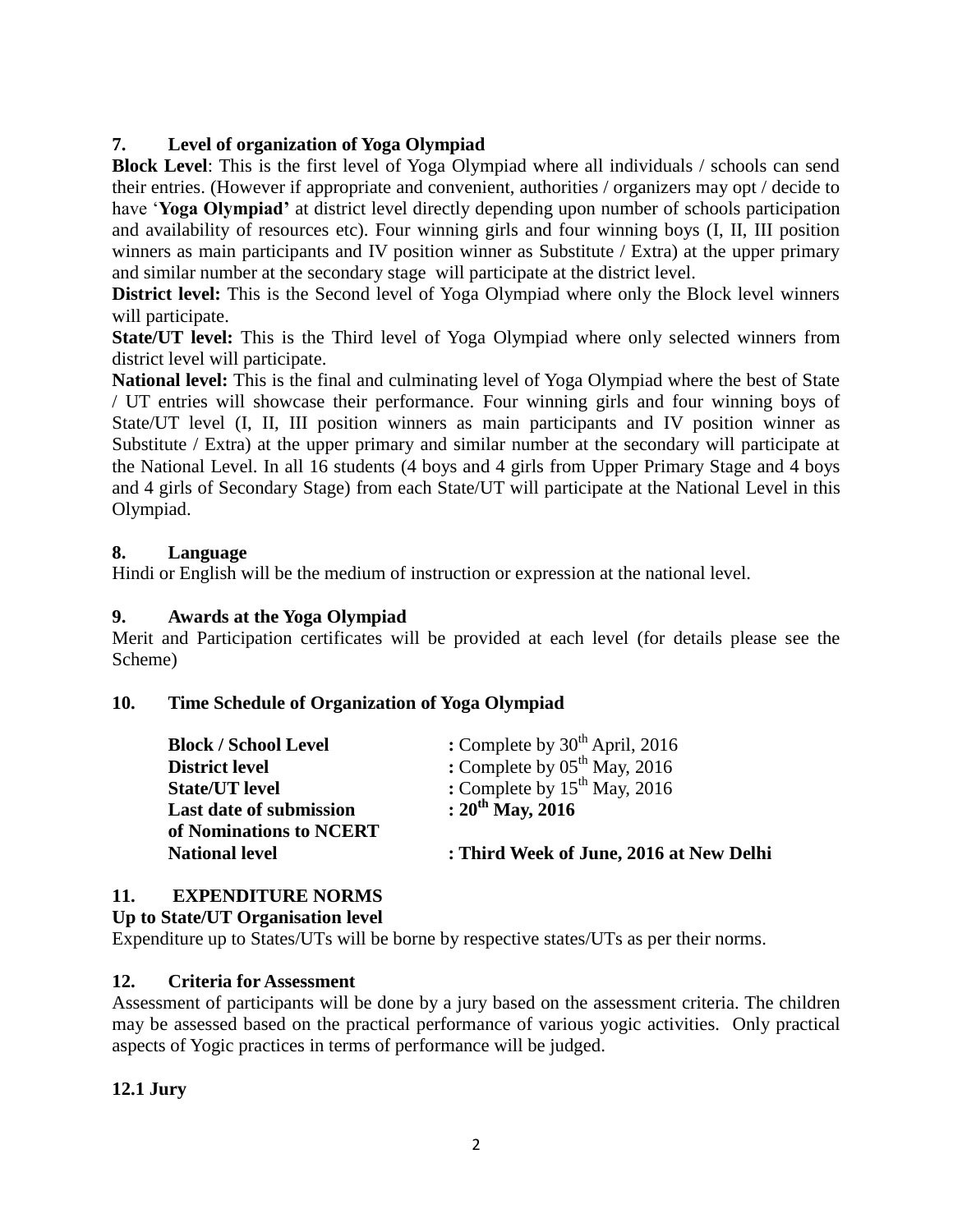At each stage there will be a team of 3 judges having expertise in Asanas, Pranayama, Kriya, Bandh. The jury members will be drawn from educators, practitioners / scholars from different institutions, Schools, Yoga institutes throughout the country.

- Girls and Boys will be assessed separately.
- $\mathbf{\hat{P}}$  Upper primary and secondary stage teams will be assessed separately.

# **12.2 Evaluation for Upper Primary**

There will be total 100 marks at the Upper Primary Stage. These marks will be 60 for Asanas, 20 for Pranayama, and 20 for Kriya. Surya Namaskara will be optional. The details of evaluation is given below:-

#### *Evaluation of Asana*

Total six asanas will be performed by participating students, out of the asanas given below.

- i. **Standing Posture:** Tadasana, Vrikshasana, Trikonasana, Garudasana
- ii. **Sitting Posture**: Yogamudrasana, Badha Padmasana, Pachimattanasana, Supta Vajrasana, Gamukhasana, Ardhamatsyendrasana
- iii. **Prone Posture**: **:** Bhujangasana, Shalabhasana, Dhanurasana, Makarasana
- iv. **Supine Posture:** Setubandhasana, Halasana, Matsyasana, Chakrasana, Pawanmaktasana

Four asanas will be announced extempore by the Jury at the time just before the competition, Whereas two asanas will be optional as per the choice by the participating students. Each asana will be evaluated based on Vinyasa (pattern), Final Posture and Grace & Presentation. Marks of each criteria is given in the bracket in the Table 1.

| Asana<br>S.No<br>Name | Vinyasa<br>(pattern) | Final<br>Posture | Grace $&$<br>Presentation | Total    |          |
|-----------------------|----------------------|------------------|---------------------------|----------|----------|
|                       |                      | 03 Marks         | 05 Marks                  | 02 Marks | 10 Marks |
|                       |                      |                  |                           |          |          |
| $\overline{2}$        |                      |                  |                           |          |          |
| 3                     |                      |                  |                           |          |          |
| 4                     |                      |                  |                           |          |          |
| 5                     |                      |                  |                           |          |          |
| 6                     |                      |                  |                           |          |          |
| Total (60 Marks)      |                      |                  |                           |          |          |

## **Table 1: Evaluation Criteria of Asana**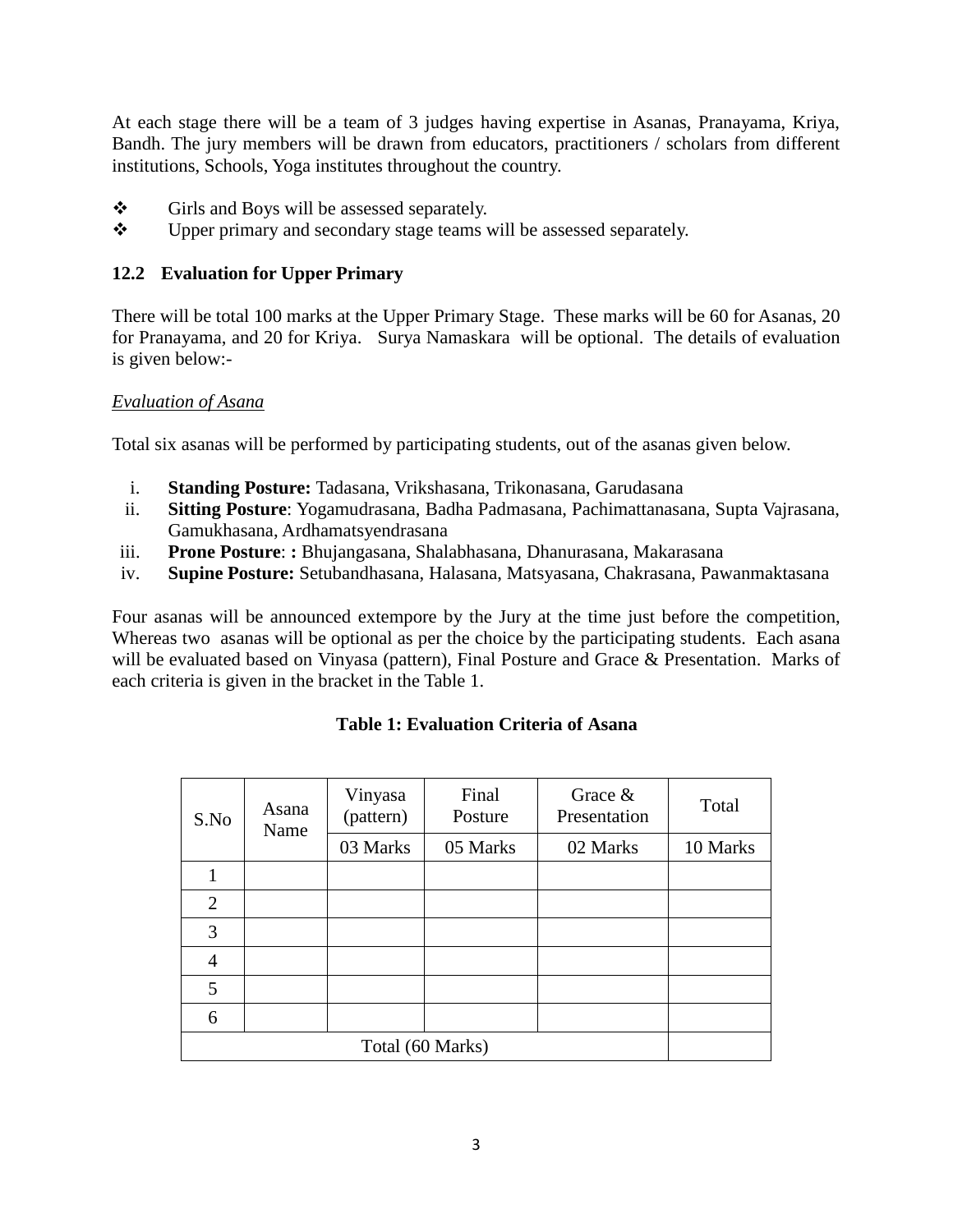## *Evaluation of Pranayama*

Total 2 pranayam will be performed by participants out of the 3 pranayam given below.

- i. Anulomaviloma,
- ii. Sitkari,
- iii. Bharmari

One pranayam will be announced extempore by the Jury at the time just before the competition, Whereas one pranayam will be optional as per the choice of participating students. The students will be judged on the basis of Posture & Mudra, Breathing Pattern and Grace & Elegance. Marks for each criteria is given in Table 2.

| Name of<br>Pranayama | Posture $\&$<br>Mudra | <b>Breathing</b><br>Pattern | Grace $\&$<br>Elegance | Total    |
|----------------------|-----------------------|-----------------------------|------------------------|----------|
|                      | 03 Marks              | 05 Marks                    | 02 Marks               | 10 Marks |
|                      |                       |                             |                        |          |
|                      |                       |                             |                        |          |
| Total (20 Marks)     |                       |                             |                        |          |

# **Table 2: Evaluation Criteria of Pranayama**

# *Evaluation of Kriya*

Total 2 Kriyas will be performed by participating students as given below.

- 1. Kapalabhati
- 2. Agnisara

Out of which one will be given by the Jury at the time of the Competition. The students will be judged on the basis of Posture, No. of stroke, Strength, Agility and Grace & Elegance. Marks for each criteria is given in Table 3.

## **Table 3: Evaluation Criteria of Kriya**

| Name of Kriya    | Posture  | No. of stroke,<br>Strength, Agility | Grace $\&$<br>Elegance | Total    |
|------------------|----------|-------------------------------------|------------------------|----------|
|                  | 03 Marks | 05 Marks                            | 02 Marks               | 10 Marks |
| 1. Kapalabhati   |          |                                     |                        |          |
| 2. Agnisara      |          |                                     |                        |          |
| Total (20 Marks) |          |                                     |                        |          |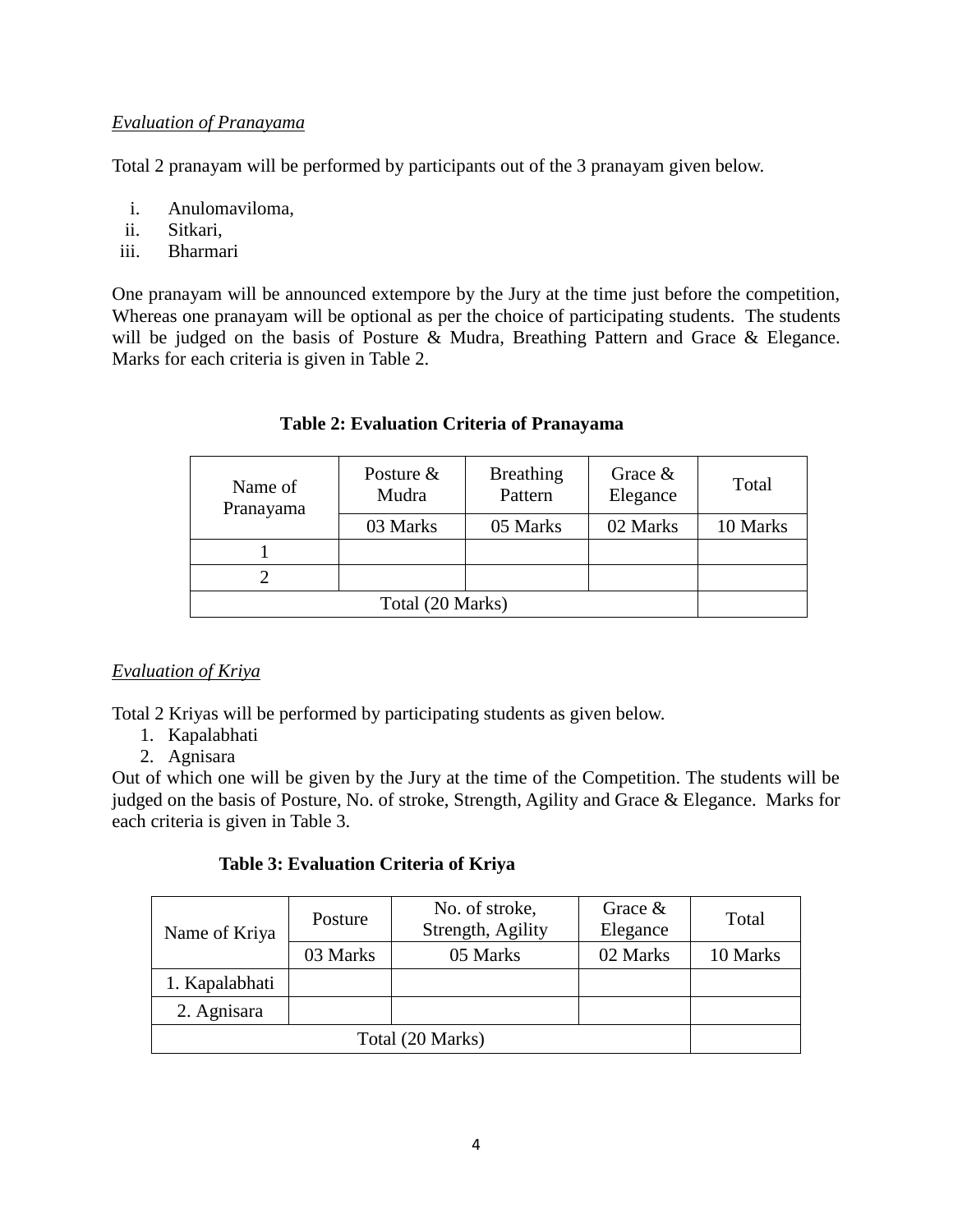#### **12.3 Evaluation of Yogic Practices at the Secondary Stage**

There will be total 100 marks. These marks will be 60 for Asanas, 20 for Pranayama, and 10 for Kriya and 10 for Bandha at the Secondary Stage. Surya Namaskara will be optional. The details of evaluation is given below:-

#### *Evaluation of Asana*

Total 6 asanas will be performed by participating students, out of the asanas given below. 4 asanas will be announced extempore by the Jury at the time just before the competition, Whereas 2 asanas will be optional as per the choice by the participating students. Each asana will be evaluated based on Vinyasa (pattern), Final Posture and Grace & Presentation. Marks for each criteria is given in the bracket in the Table 4.

- i. **Standing Posture:** Vrikshasana,Hastottanasana,Padhastasana, Trikonasana.
- ii. **Sitting Posture:** Simhasana, Uttana Mundakasana, kukkutasana, Akarna Dhanurasana.Ustrasana, Shashankasana, Bakarasana
- iii. **Prone Posture:** Shalabhasana, Dhanurasana, Mayurasana
- iv. **Supine Posture:** Sarvangasana, Matsyasana, Sirsasana

| S.No             | Asana<br>Name | Vinyasa<br>(pattern) | Final<br>Posture | Grace &<br>Presentation | Total    |
|------------------|---------------|----------------------|------------------|-------------------------|----------|
|                  |               | 03 Marks             | 05 Marks         | 02 Marks                | 10 Marks |
|                  |               |                      |                  |                         |          |
| $\overline{2}$   |               |                      |                  |                         |          |
| 3                |               |                      |                  |                         |          |
| 4                |               |                      |                  |                         |          |
| 5                |               |                      |                  |                         |          |
| 6                |               |                      |                  |                         |          |
| Total (60 Marks) |               |                      |                  |                         |          |

#### **Table 4: Evaluation Criteria of Asana**

## *Evaluation of Pranayama*

Total 2 pranayam will be performed by participants out of the 3 pranayam given below. One pranayam will be announced extempore by the Jury at the time just before the competition, Whereas one pranayam will be optional as per the choice of participating students. The students will be judged on the basis of Posture & Mudra, Breathing Pattern and Grace & Elegance.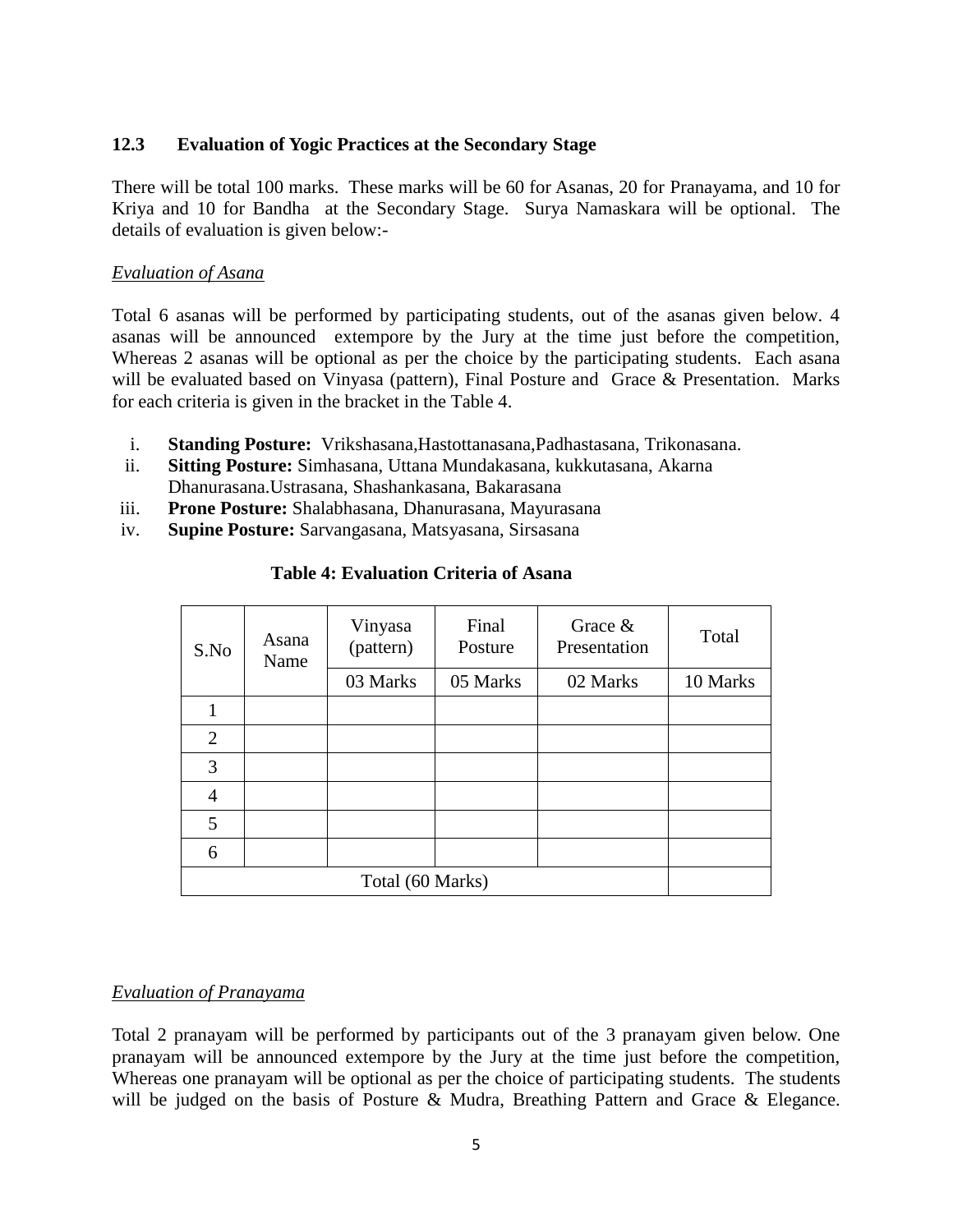Marks for each criteria is given in Table 5.

- i. Anuloma viloma,
- ii. Shitali,
- iii. Bhastrika

| Name of<br>Pranayama | Posture $&$<br>Mudra | <b>Breathing</b><br>Pattern | Grace $\&$<br>Elegance | Total    |
|----------------------|----------------------|-----------------------------|------------------------|----------|
|                      | 03 Marks             | 05 Marks                    | 02 Marks               | 10 Marks |
|                      |                      |                             |                        |          |
|                      |                      |                             |                        |          |
| Total (20 Marks)     |                      |                             |                        |          |

# **Table 5: Evaluation Criteria of Pranayama**

# *Evaluation of Kriya*

Agnisara Kriya will be performed by participating students as given below. The students will be judged on the basis of Posture, No. of stroke, Strength, Agility and Grace & Elegance. Marks for evaluation of judging is given below in Table 6.

## **Table 6: Evaluation Criteria of Kriya**

| Name of Kriya | Posture  | No. of stroke, Grief,<br>Strength, Agility | Grace $&$<br>Elegance | Total    |
|---------------|----------|--------------------------------------------|-----------------------|----------|
|               | 03 Marks | 05 Marks                                   | 02 Marks              | 10 Marks |
| 1. Agnisara   |          |                                            |                       |          |
|               |          |                                            |                       |          |

## *Evaluation of Bandha*

Uddiyan Bandha will be performed by participating students as given below. The students will be judged on the basis of criteria given in Table 7.

## **Table 7: Evaluation of Bandha**

| Name of<br>Bandha | Duration of sucking and<br>holding of abdomen | Effortlessness/<br>Elegance | Art of inhalation<br>& Exhalation | Total    |
|-------------------|-----------------------------------------------|-----------------------------|-----------------------------------|----------|
|                   | 03 Marks                                      | 05 Marks                    | 02 Marks                          | 10 Marks |
| Uddiyan           |                                               |                             |                                   |          |
|                   |                                               |                             |                                   |          |